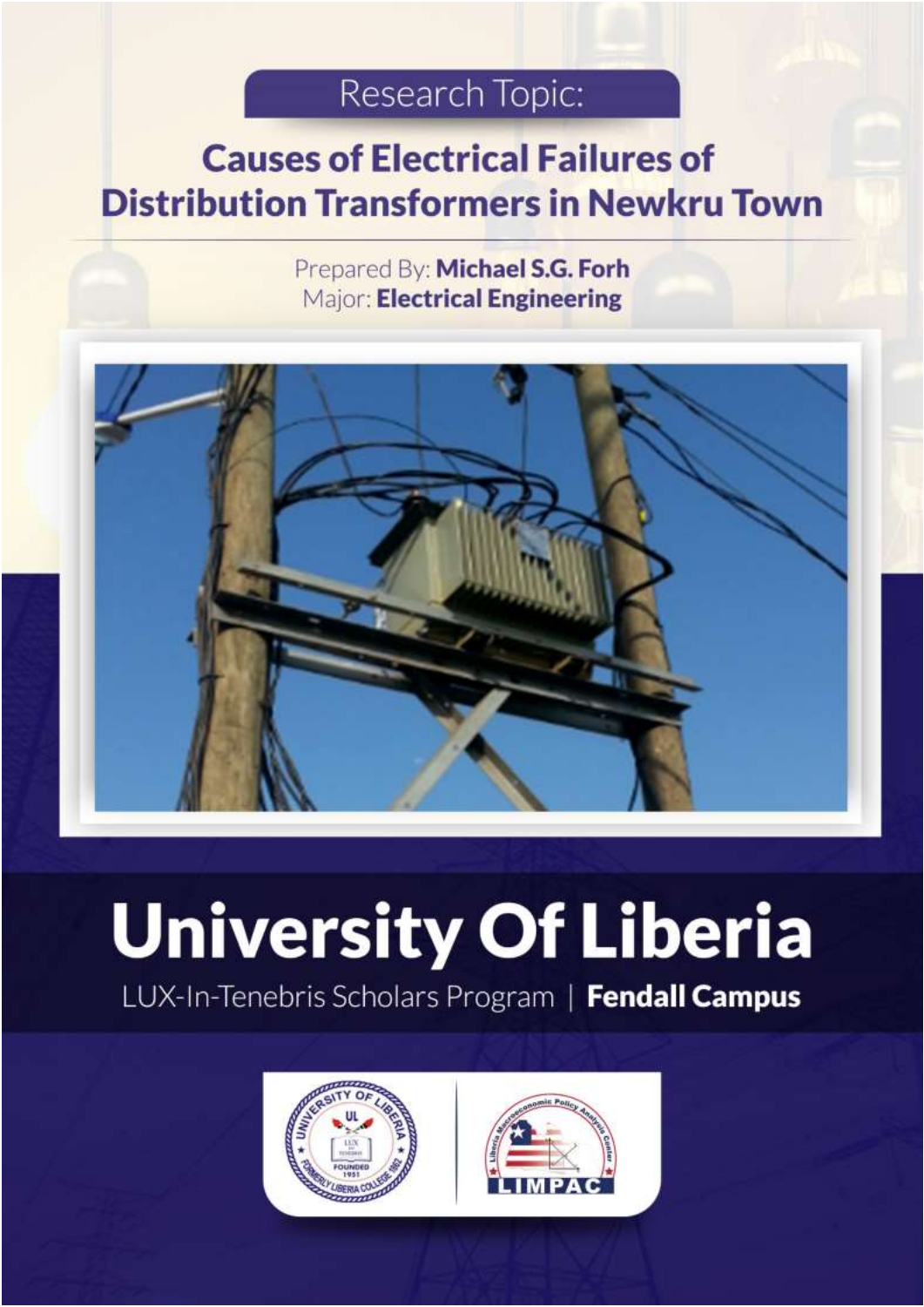#### **Abstract**

Distribution transformer is an integral component of a power system because it serves as a link between any utility's distribution network and the power delivered to homes, commercial facilities, industries, etc. They provide the final voltage transformation in the electric power distribution system, stepping down voltage used by the customers for lighting, heating, and operation of motor loads. The research aims to ascertain hand-on information about the causes of electrical failures of distribution transformers in Newkru Town. Data on the causes of electrical failures of distribution transformers in the study area was taken and analyzed. It was found that 50% of distribution transformers in the study area failed due to inadequate protection system. The research proposes alternative solutions in mitigating the problem.

*Key words*: Distribution transformer, electrical failure, Surge arrestor, earth electrode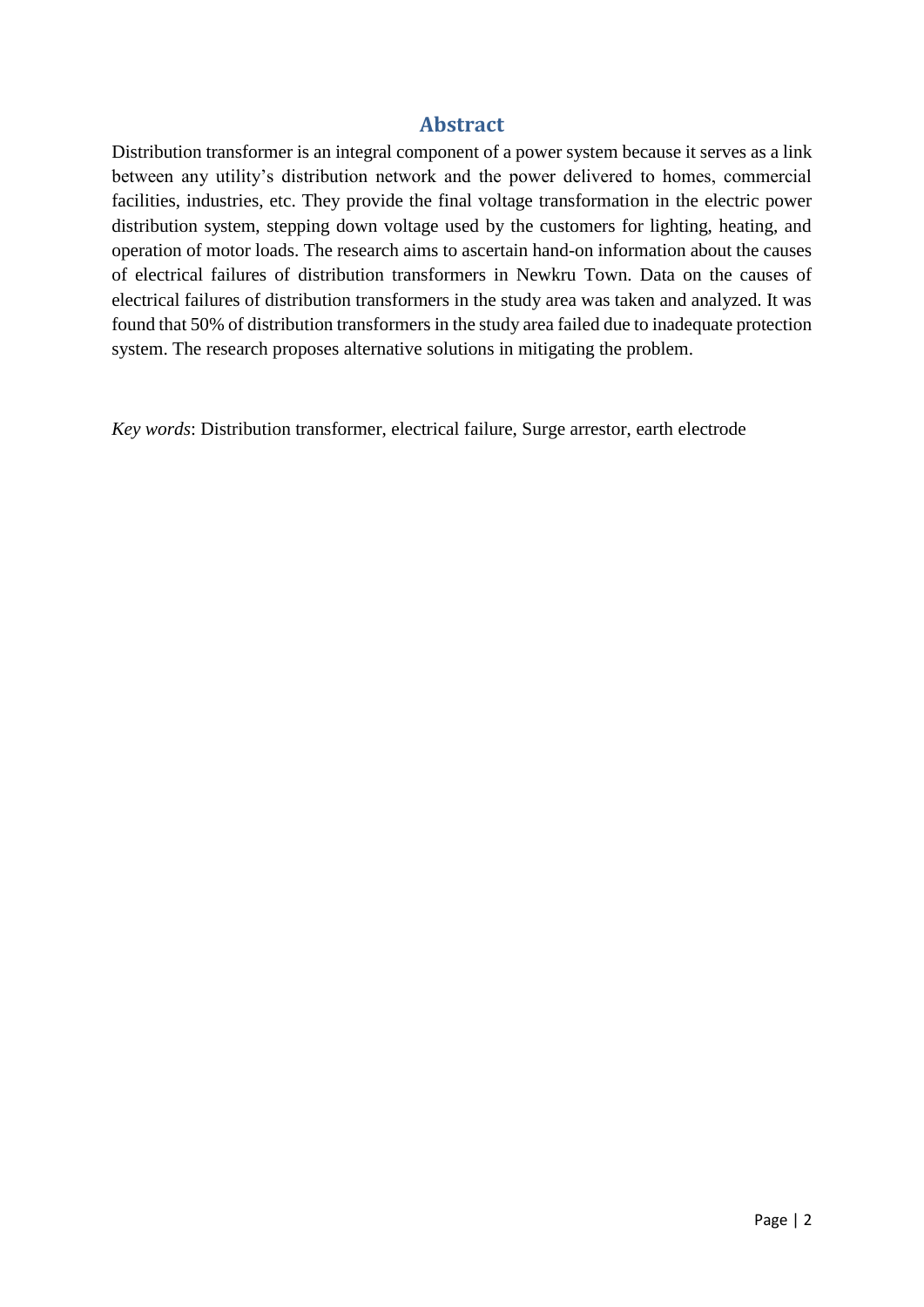| References |  |
|------------|--|
|            |  |

# **Table of Contents**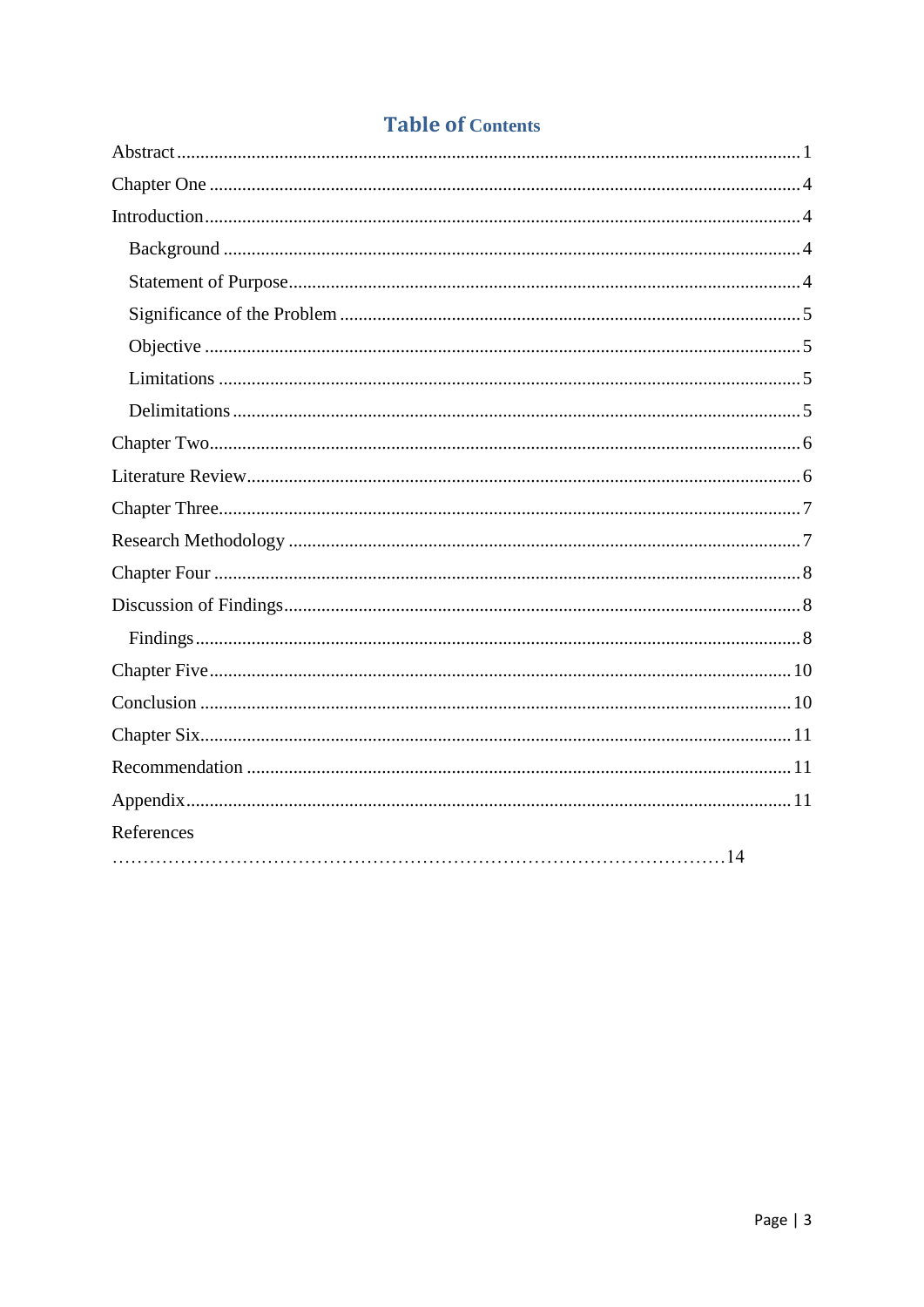# **Chapter One**

## **Introduction**

#### <span id="page-3-2"></span><span id="page-3-1"></span><span id="page-3-0"></span>**Background**

Distribution transformer is a static (or stationary) piece of apparatus by means of which electric power in one circuit is transformed into electric power of the same frequency in another circuit. It lowers the voltage in the primary circuit but with a corresponding increase in current in the secondary circuit. As power utility companies thinks of maximizing revenue collection from their operations, customer needs will demand that they reinvest in their distribution networks to guard against needless equipment breakdowns and failures. Equipment damage, especially distribution transformers, presents one of the greatest challenges to the Liberia Electricity Corporation (LEC).

The physical basis of a distribution transformer is mutual induction between two circuits linked by common magnetic flux. In its simplest form, it consists of two inductive coils which are electrically separated but magnetically linked through a path of low reluctance. In Liberia, distribution transformers mostly step down voltages from 22KV (on the primary sides) to 440 Volts between phases and 230 Volts between phase and neutral (on the secondary sides) deltastar windings.

Unlike power transformers which are rated in MVA and are meant for transmission purposes, distribution transformers are rated in KVA and are meant for distribution and utilization of electric power. Generally, power ratings of distribution transformers range from 50 to 1000 KVA. Distribution transformer is classified into different categories based on certain factors such as type of insulation – liquid immersed or dry-type; mounting location – pole, pad, underground; number of phases – single phase or three phase ; voltage class; and basic impulse insulation level (BIL). The basic components of a distribution transformer are laminated core, windings, insulating materials, transformer oil, tap changer, oil conservator, breather, and cooling tube. See Appendix for Figures 1, 2, 3 and 4 that show the different categories of distribution transformers.

Like all electrical devices, electrical faults also happen in distribution transformers which cause power outages .Consequently, immense inconvenience is incurred in network management and involves high expenditure in relation to repair or replacement. Therefore, it becomes important to protect them against electrical failures such that much life could be extracted from them.

#### <span id="page-3-3"></span>**Statement of Purpose**

Distribution transformers are integral components of a power system because they serve as a link between any utility's distribution network and the power delivered to homes, commercial facilities, industries, etc. They provide the final voltage transformation in the electric power distribution system, stepping down the voltage used by the customers for lighting, heating and operation of motor loads.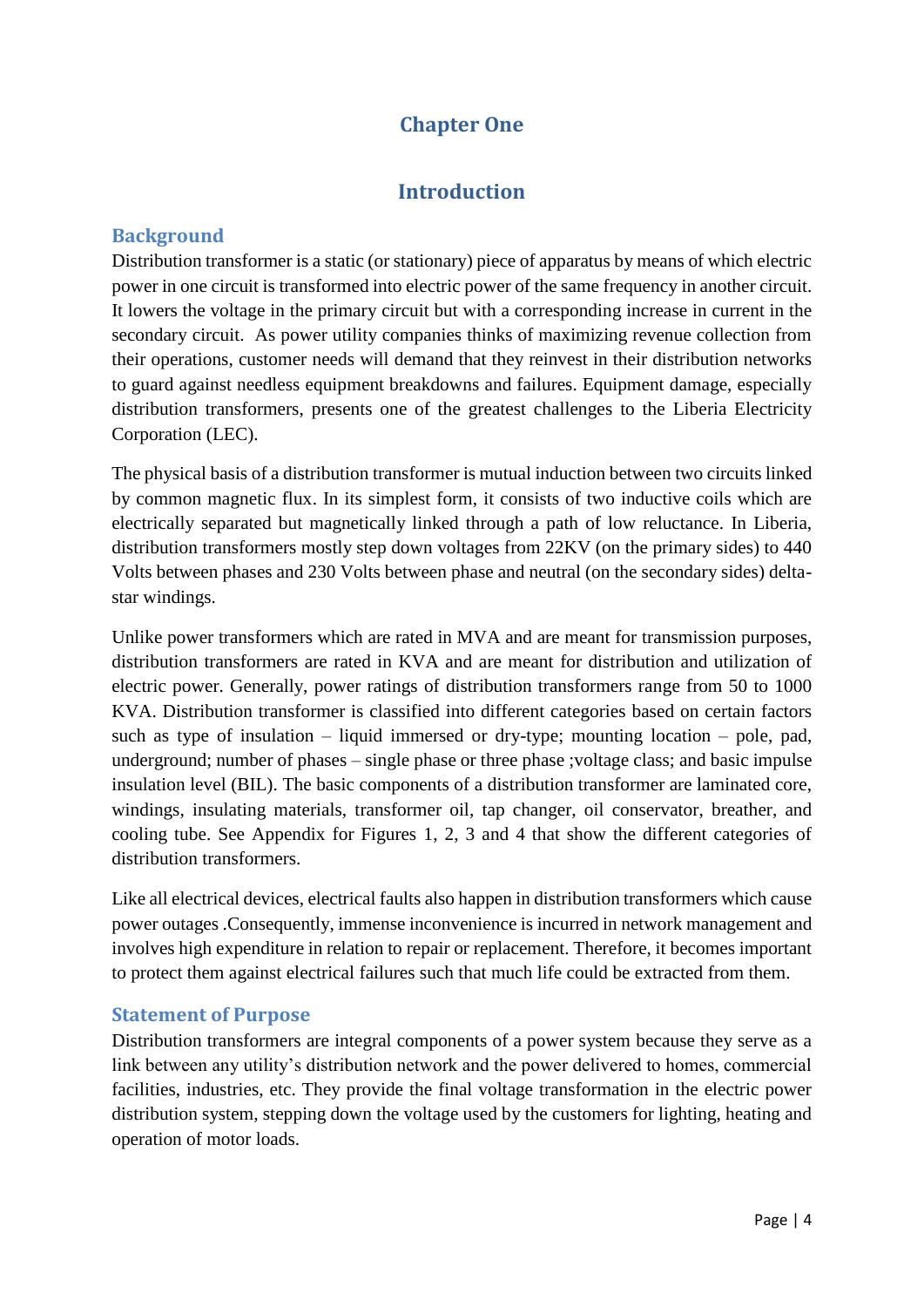However, the distribution transformers in the study area have persistently failed. This continuous failure of distribution transformer in the study area is of paramount concern.

#### <span id="page-4-0"></span>**Significance of the Problem**

The persistent electrical failures of distribution transformers in the area of study have led to power outages in homes, hospitals, schools, factories, industries and other commercial facilities. As a result, the Liberia Electricity Corporation has experienced immense inconvenience in network management and high expenditure in relation to repair or replacement of distribution transformers. Therefore, it becomes important to protect these distribution transformers against electrical failures so that network management is improved and the need to repair or replace damaged transformers is minimized.

#### <span id="page-4-1"></span>**Objective**

Distribution transformer is an important and expensive component in the operations of the Liberia Electricity Corporation as it is the link between the corporation's 22 KV medium voltage distribution lines and customers; knowledge of the actual status of the distribution transformer in order to evaluate its service performance concerning reliability, availability and safety is important.

Hence, this paper presents the causes of electrical failures of distribution transformers in the study area and proffers cogent recommendations to solving these problems.

#### <span id="page-4-2"></span>**Limitations**

During the conduct of this research, the actual end users of electricity in the study area were not surveyed. The research was only focused on the distribution transformers at the Liberia Electricity Corporation's Bushrod Substation feeder line in the study area and covered only employees of the Liberia Electricity Corporation because it is the only service provider of electricity in Liberia .

Additionally, the lack of existing data on the history of distribution transformers failures at the Liberia Electrical Corporation in the study area served as a major constraint during the research.

#### <span id="page-4-3"></span>**Delimitations**

This research does not review literatures that are non-electrical related causes of distribution transformers failures such as mechanical and environment causes. The research is limited to distribution transformers in the study area and employed both qualitative and quantitative research methodologies.

Twenty crew supervisors of the transmission and distribution division of the Liberia electricity Corporation's Bushrod Island substation were surveyed.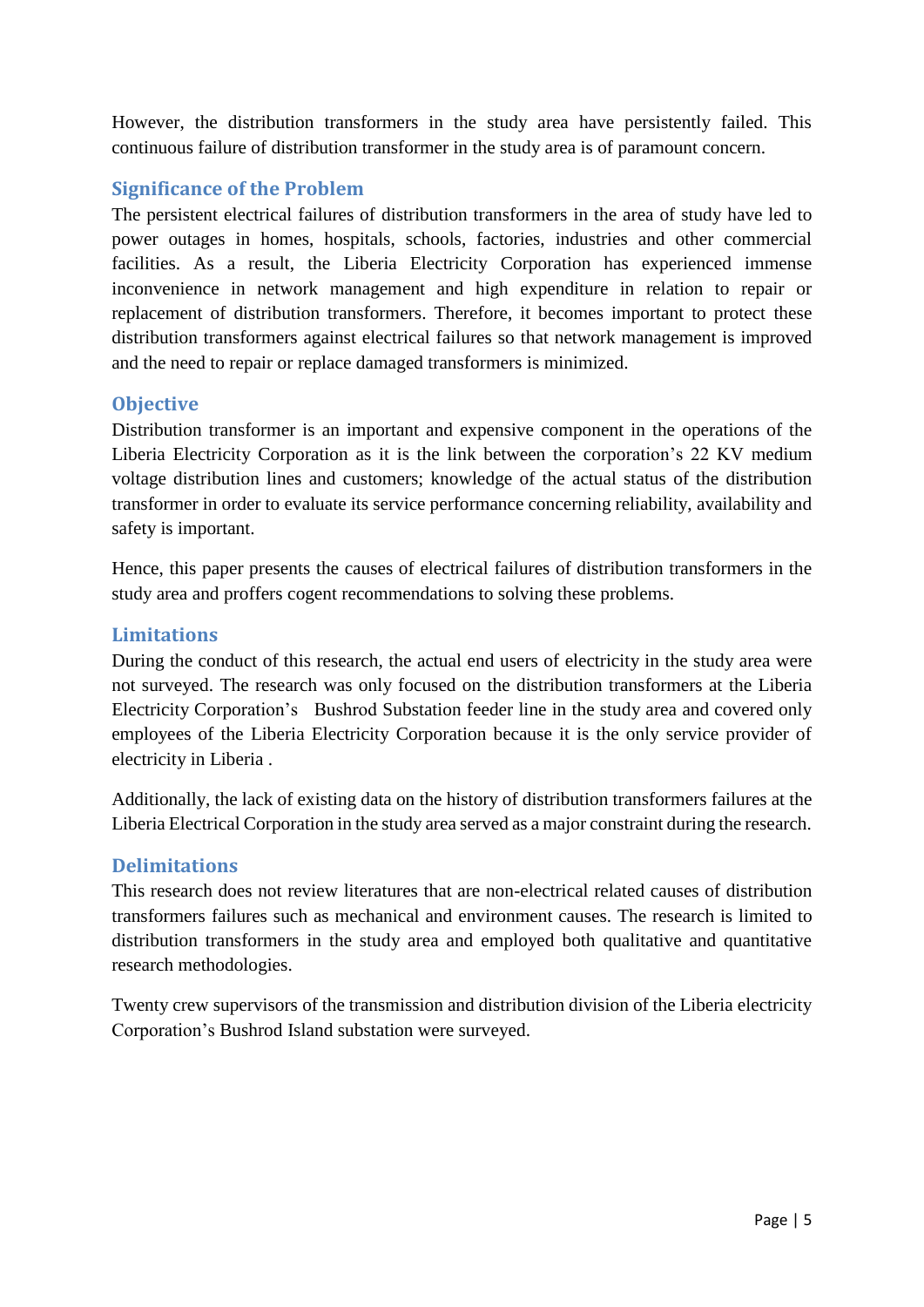## **Chapter Two**

#### **Literature Review**

<span id="page-5-1"></span><span id="page-5-0"></span>This chapter reviews relevant literatures in line with research topic of the study area. It takes a greater insight into the methodologies, findings, and recommendations of these literatures.

**Eduful & Mensah** (2010) in their analysis of the protection integrity of distribution transformer in the Ashanti East Region, one of the operational areas of Electricity Company of Ghana (ECG) with high incidence of distribution transformer burnouts, reported that distribution transformer burnouts were due to careless use of copper links to replace blown HRC fuses and high ground resistance. Six hundred seventy six distribution transformers were taken from the substation and analyzed. The report furthered by recommending that the following measures be taken by the Electricity Company of Ghana: (a) keep reliable data on frequency of fuse blow outs (b) eliminate shortfall in the supply of the HRC fuses (c) maintain a healthy network to avoid short circuit and earth faults or (d) apply appropriate engineering approach in the use of the copper links. On the issue of reducing high ground resistance, the researchers recommended the use of Palm Kernel Oil Cake as agent to improving ground resistance values in areas where lightning arrestor's ground resistance is high.

**Singh, Zadgaonk, & Singh (2014)** researched the premature causes of distribution transformer in one of the regions of the state of Madhya Pradesh (M.P.), India. It was a case study on four distribution transformers which failed. Three of the four transformers were installed in rural areas and one in urban area. Two of those three transformers had the same specifications but different manufacturer. The research found that the main cause of failure is due to overloading/ unbalanced loading. The results of their research were verified by the Dissolved Gas Analysis (DGA). During this analysis, oil samples of twenty seven distribution transformers of different KVA ratings were studied. Breakdown Voltage (BDV), Total Acid Number (TAN), and Viscosity of the oil samples were measured and analyzed. The obtained results showed that the total acid number and viscosity increased significantly due to thermal aging and breakdown voltage (BDV) decreased substantially. The research recommended that monitoring of the Breakdown Voltage (BDV), Total Acid Number (TAN) and Viscosity of distribution transformer oil can appreciably reduce the premature failure of distribution transformers.

**Ndungu, Nderu, Ngoo & Hinga (2017)** reported that line surges and switching transients were key among the main causes of distribution transformers failures because they accelerate deterioration of insulation materials. It further noted that lack of lightning arrestors and vandalism of low and high voltage earthing systems. The report recommended that power utility avoid transformer overload by properly grading the low voltage fuses.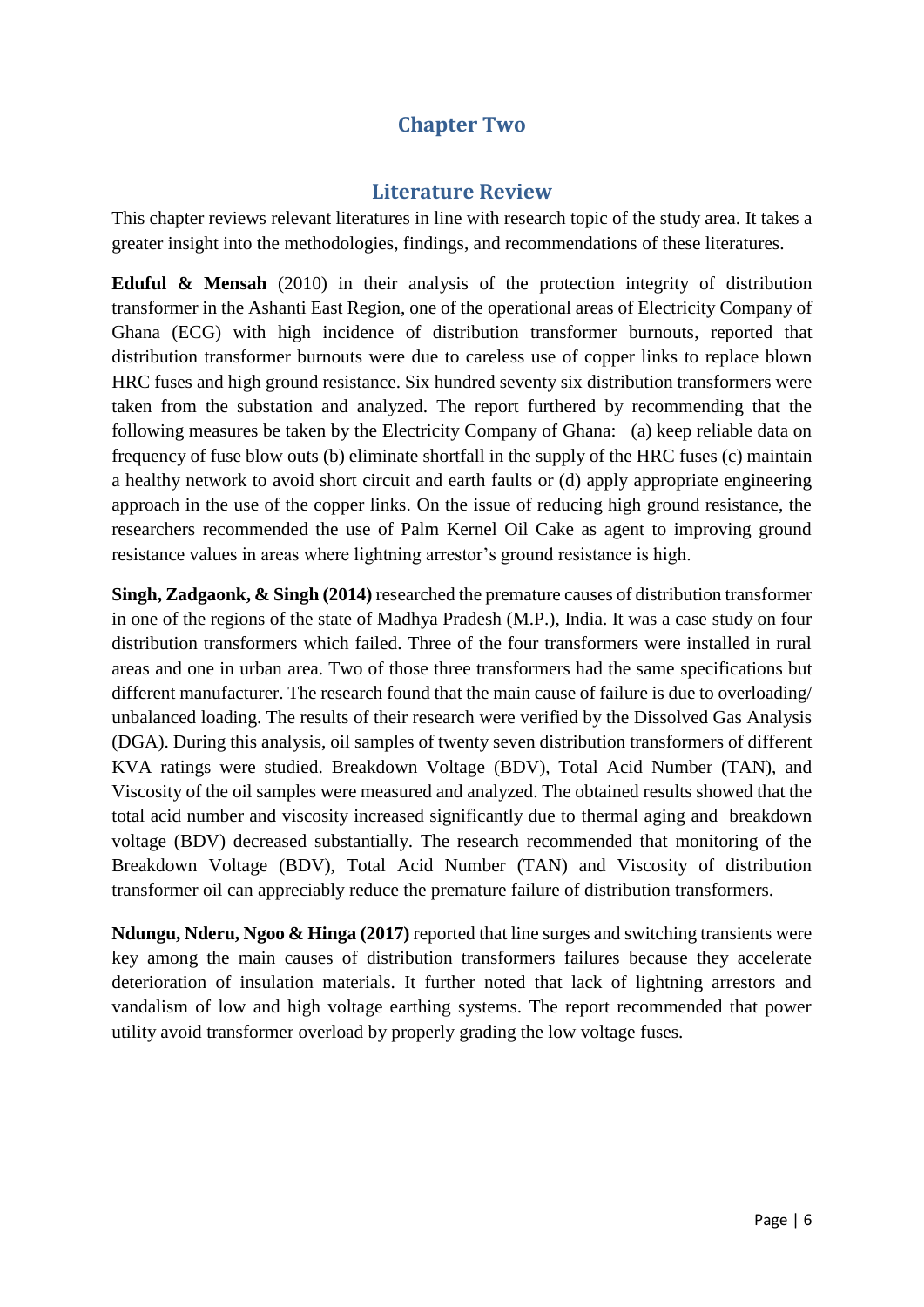# **Chapter Three**

#### **Research Methodology**

<span id="page-6-1"></span><span id="page-6-0"></span>This chapter focuses on the research method, research design, population of the study, sampling procedure and sample of the study, data collection procedure, data presentation and data analysis process. The research was conducted to ascertain some hands-on information about causes of distribution transformer failure in the study area. Twenty (20) crew supervisors of the transmission and distribution division of the Liberia Electricity Cor8peration's Bushrod Island substation were surveyed. The aim of this survey was to inquire about the causes of electrical failures of distribution transformer and consequences. Details such as transformer type, causes of failure and consequences were collected.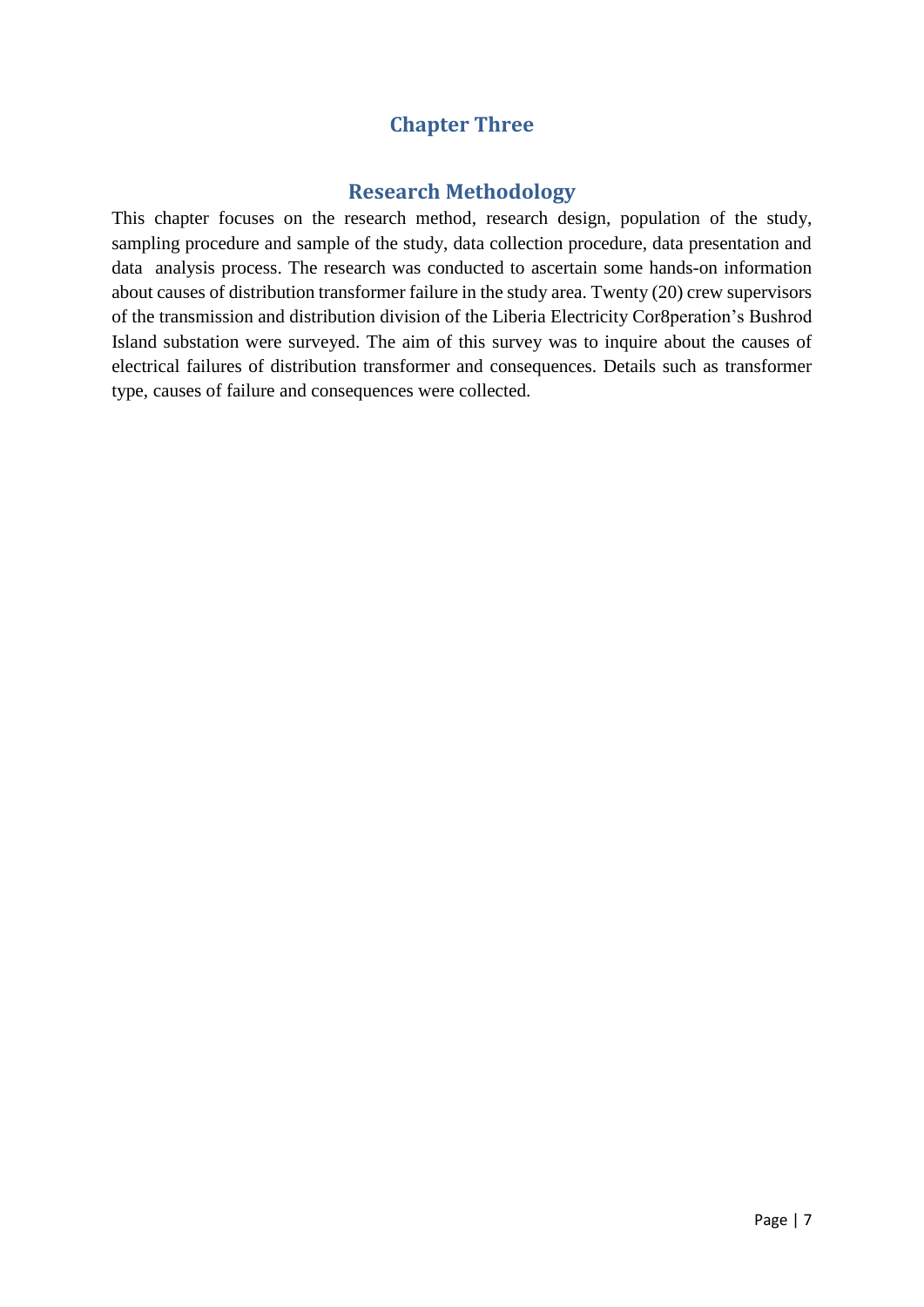# **Chapter Four**

# **Discussion of Findings**

#### <span id="page-7-1"></span><span id="page-7-0"></span>**Table 1.0 Response Based on Questionnaire**

| <b>Types of Failures</b> | <b>Number of Respondents</b> |
|--------------------------|------------------------------|
| <b>Protection System</b> | l O                          |
| Winding                  |                              |
| Core                     |                              |
| Tap Changer              |                              |
| <b>Bushing</b>           |                              |



#### <span id="page-7-2"></span>**Findings**

Data on the causes of electrical failures of distribution transformers in the study area was taken and analyzed. As illustrated in the pie chart, 50% of the respondents (crew supervisors)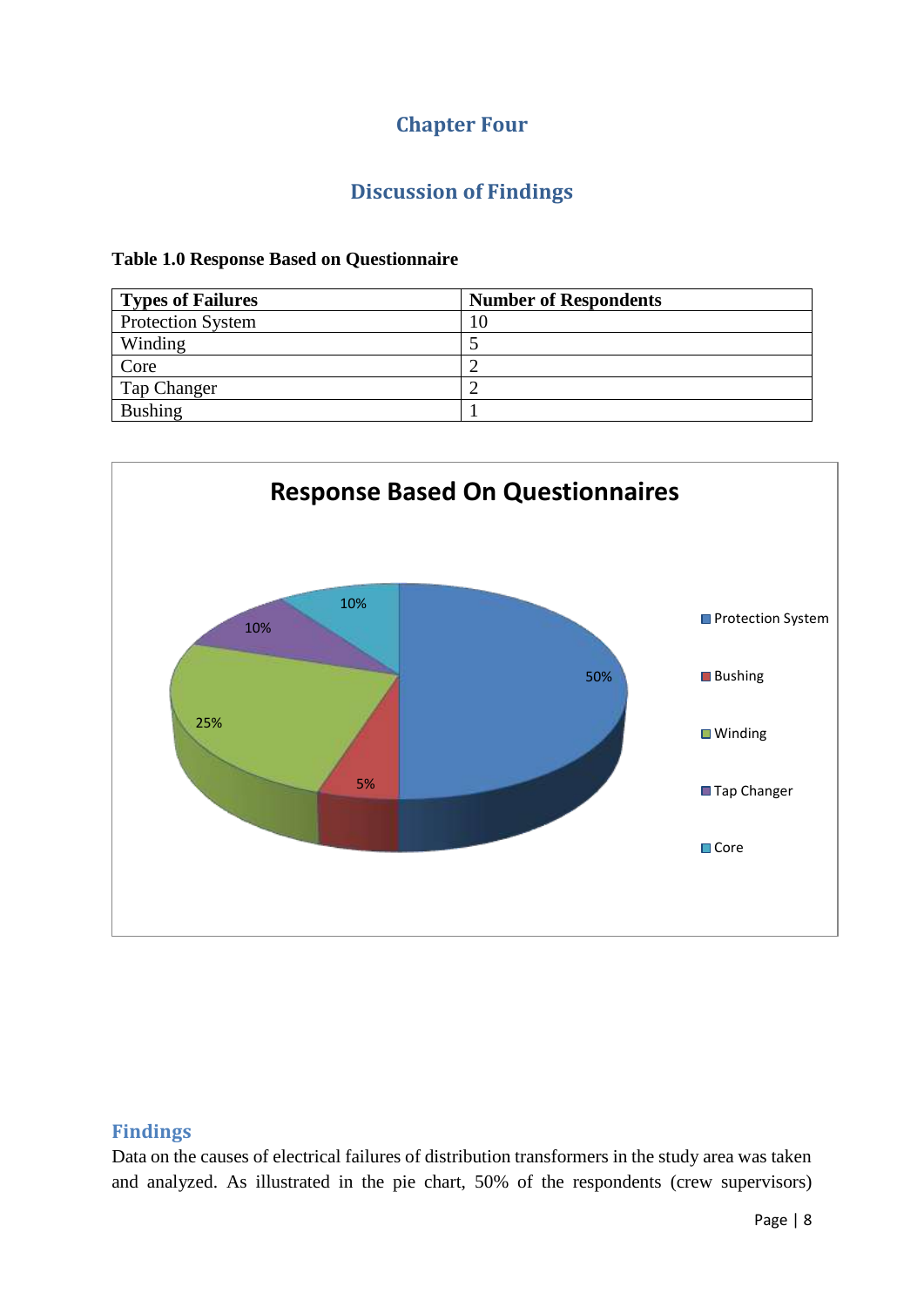attributed the electrical failure of distribution transformers to inadequate protection system in the study area. The main factors that led to inadequate protection system are as follow:

- Improperly graded low voltage fuses
- Substandard electrical engineering approach in sizing circuit breaker
- Inadequate earth electrode due to high soil resistivity
- Unhealthy network and faulty lightning/surge arrestors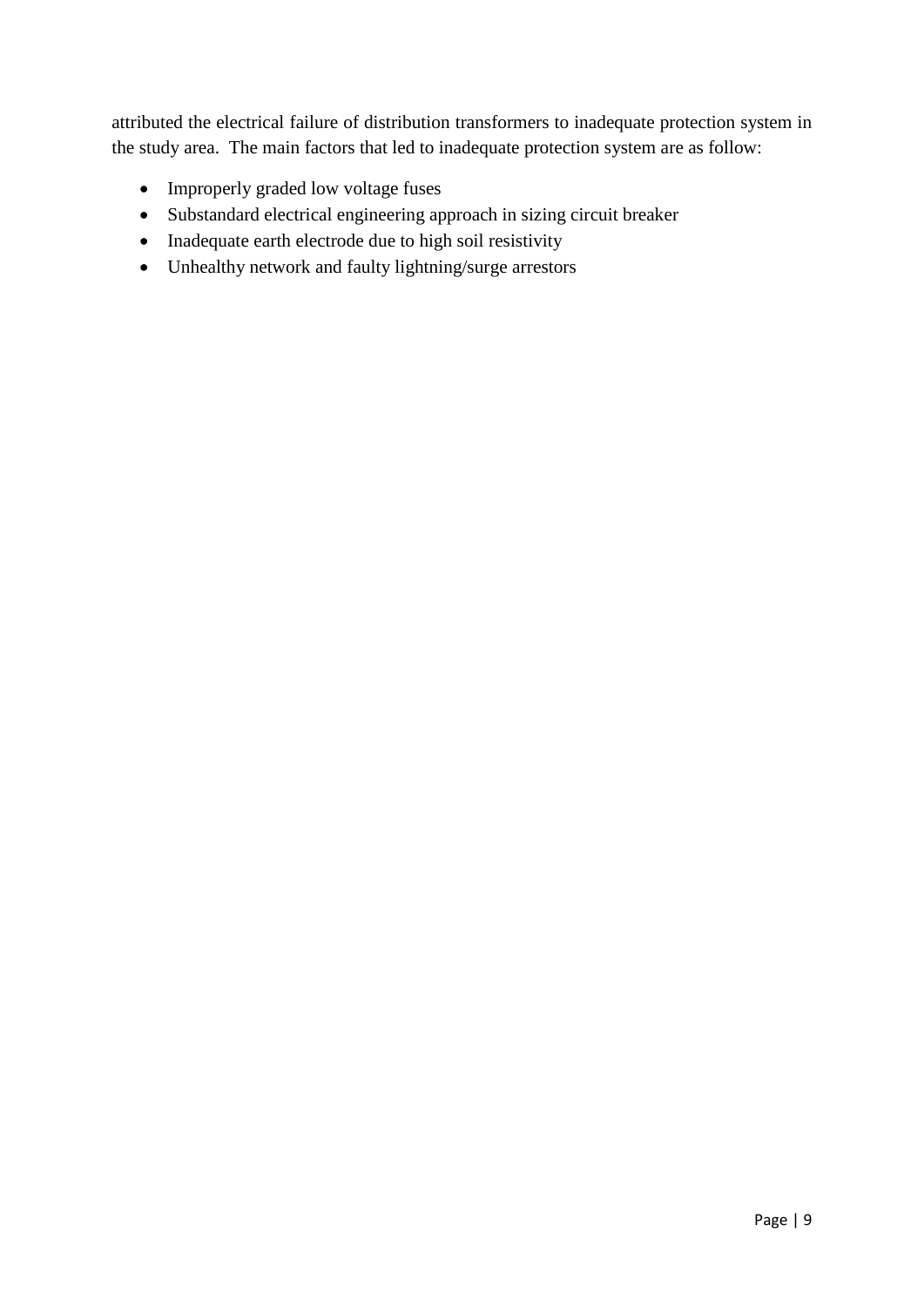# **Chapter Five**

#### **Conclusion**

<span id="page-9-1"></span><span id="page-9-0"></span>Distribution transformers are integral components of a power system because they serve as a link between any utility's distribution network and the power delivered to homes, commercial facilities, industries, etc. They provide the final voltage transformation in the electric power distribution system, stepping down the voltage used by the customers for lighting, heating and operation of motor loads.

However, results from the research have established that inadequate protection system is the major cause of electrical failures of distribution transformers in the study area.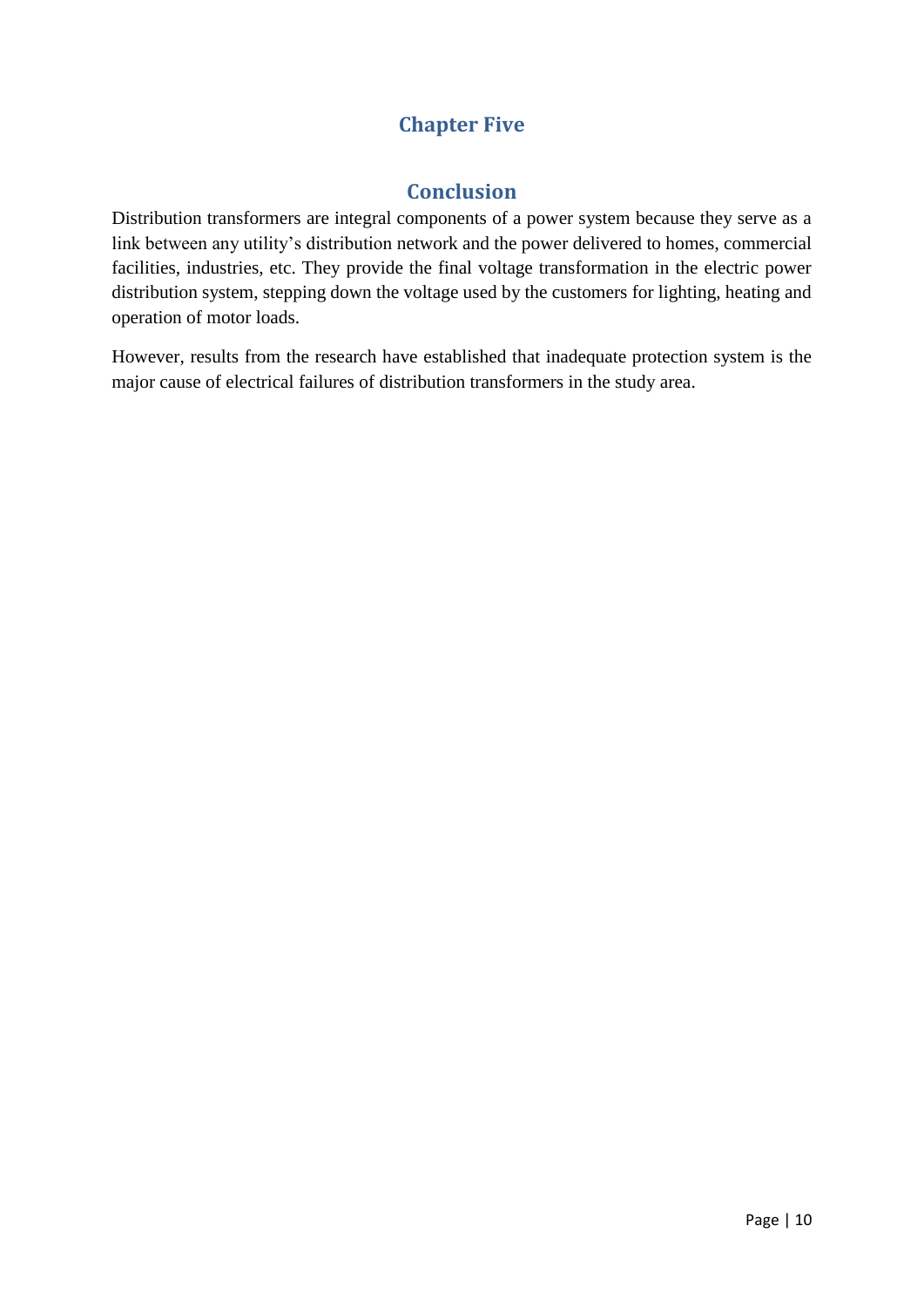# **Chapter Six**

## **Recommendation**

<span id="page-10-1"></span><span id="page-10-0"></span>It is recommended that the following protective measures be taken by the Liberia Electricity Corporation so as at improve its protection system:

- The use of properly graded low voltage fuses to avoid overload
- Keep reliable data on frequency of fuse blowouts and avoid shortage of HRC fuses
- Use standard electrical engineering approach in sizing circuit breakers
- Improve earth electrode resistance in areas of high soil resistivity by either treating the soil with gents such magnesium sulfate, copper sulfate, and ordinary rock salt, lengthening of earth electrode or using multiple rods
- Maintain a healthy network to avoid short circuit and earth faults and conduct routine check on surge/lightning arrestors

# <span id="page-10-2"></span>**Appendix**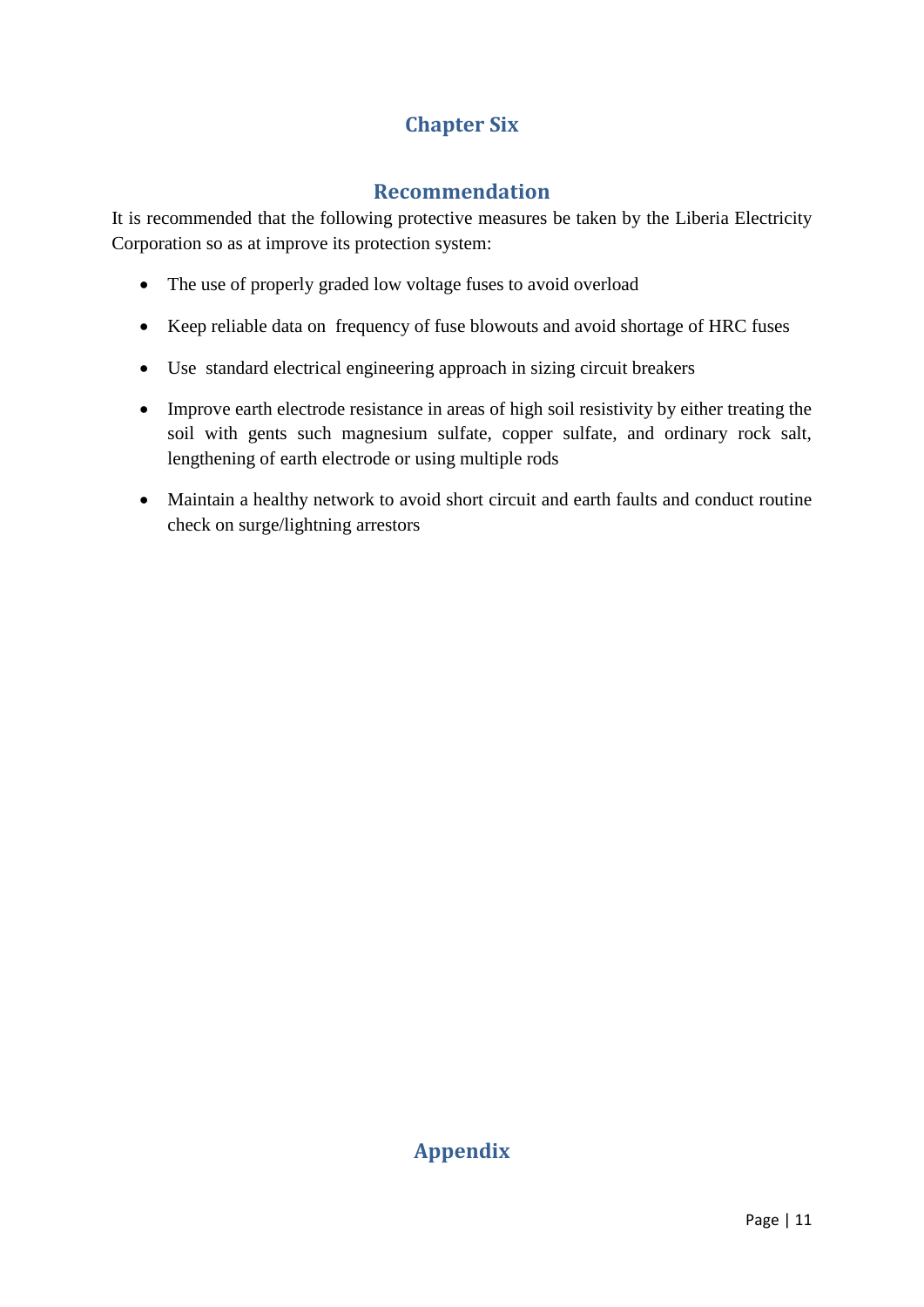**Figure 1: pole-mounted three phase distribution transformer**



**Figure 2: pole-mount single phase distribution transformer**



**Figure 3: Three Phase Distribution Transformer**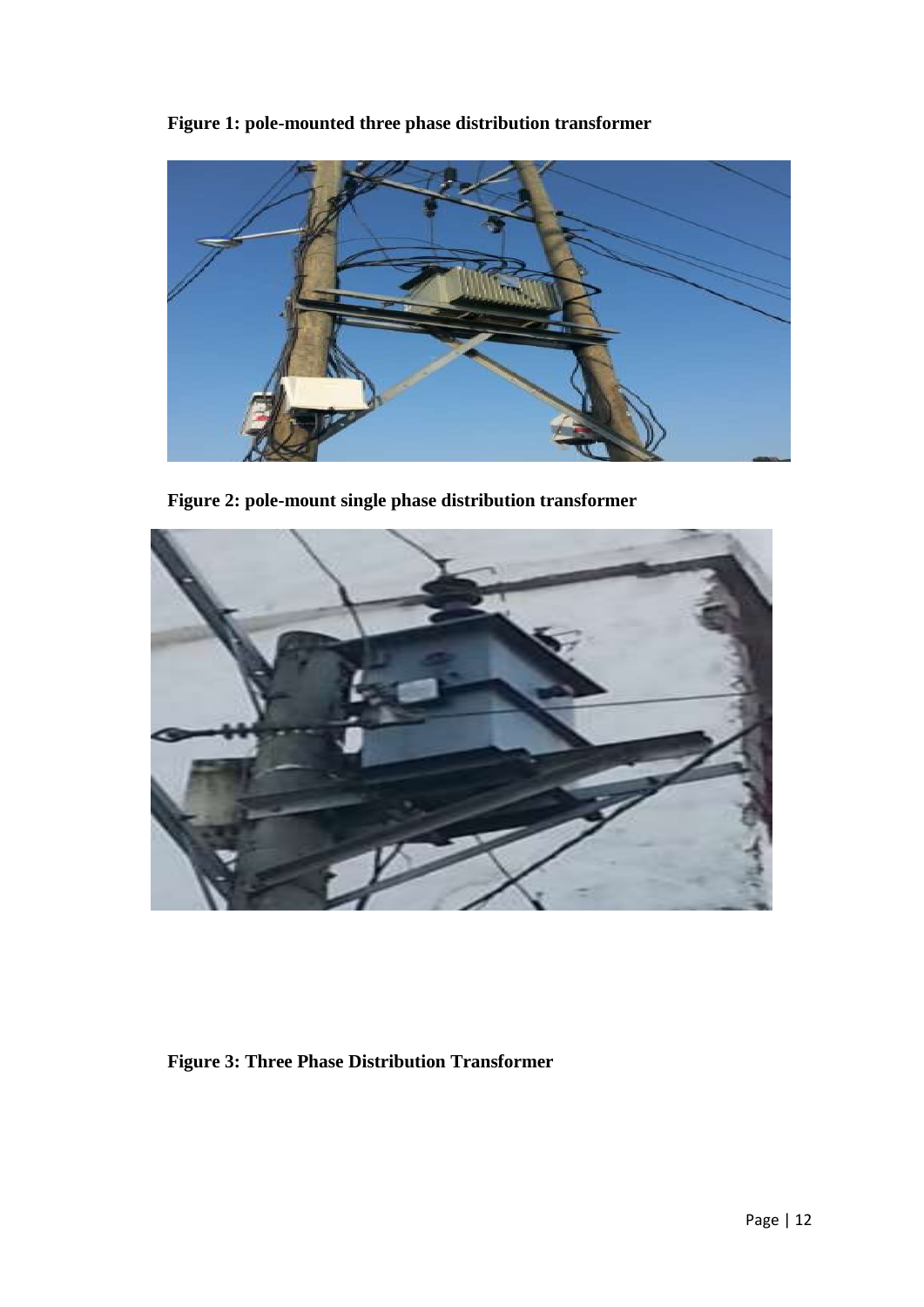

**Figure 3: three** 

# **Figure 4: surge arrestor of a three phase distribution transformer**



# **References**